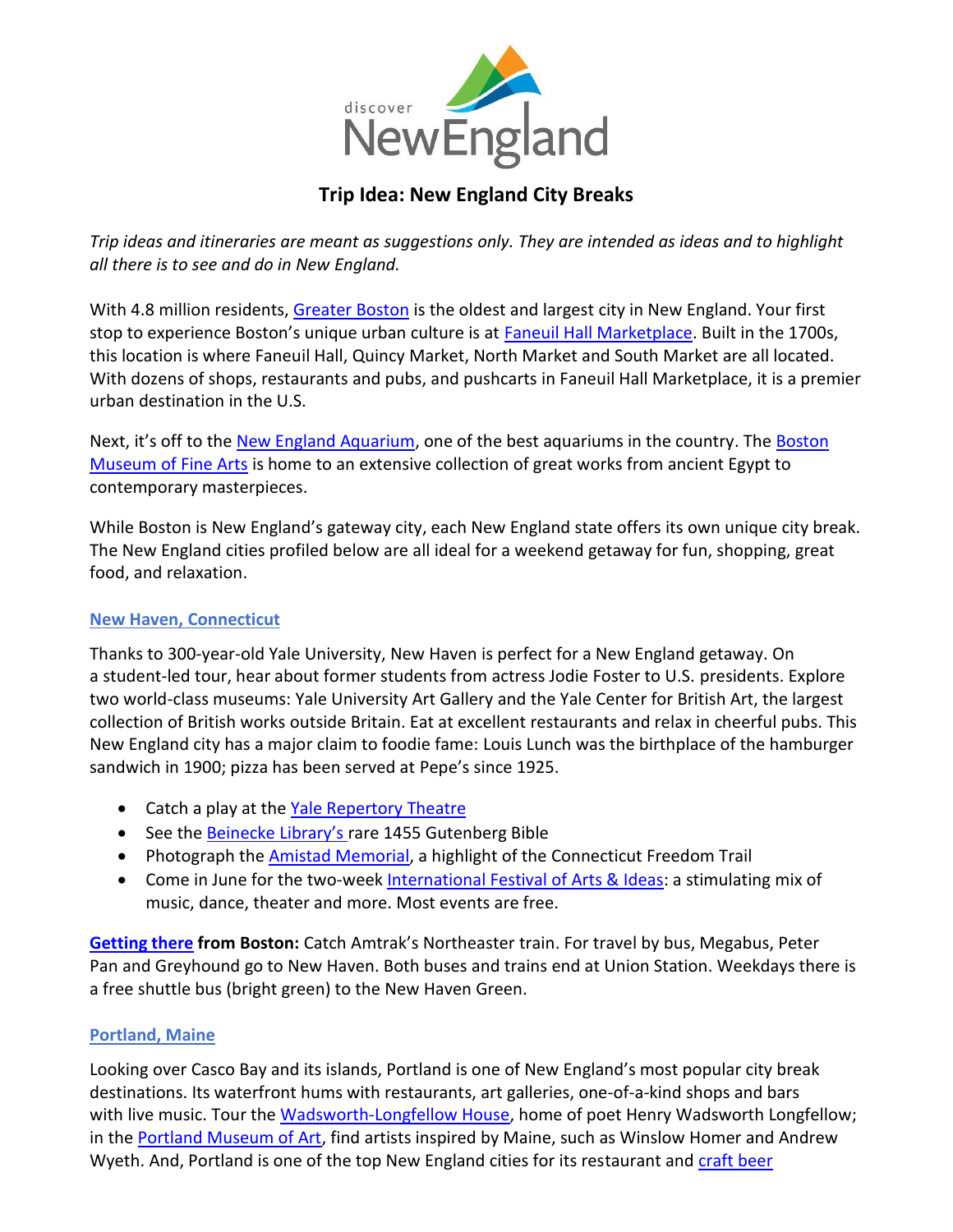scene. Dine on contemporary dishes featuring fresh seafood. Tour one of the city's many microbreweries or take a brew tour on a [Maine Brews Cruise.](https://www.themainebrewbus.com/)

- Meet artists on the monthly [First Friday Art Walk;](https://www.creativeportland.com/arts/walk?utm_source=visitportland&utm_medium=directoryprofile&utm_campaign=visitportland) galleries and studios stay open late
- Learn as you stroll on [a Walking Tour](https://visitmaine.com/things-to-do/lighthouses-sightseeing/walking-tours) from food to history there is a tour for you
- Enjoy baseball at a **Portland Sea Dogs game**
- Go on a [lobster boat cruise](https://www.luckycatch.com/)

**Getting there from Boston:** A two-hour drive north of Boston. By train:

the **Amtrak [Downeaster](https://amtrakdowneaster.com/) train operates five daily round trips from North Station (2-1/2 hours). By** bus: Concord Coach Lines serves points in New Hampshire and Maine to Boston South Station and Logan Airport. By air: the Portland International Jetport offers daily service through several major carriers.

## **[Portsmouth, New Hampshire](https://www.goportsmouthnh.com/)**

Past and present merge in this seaport, fast becoming a favorite for a New England city break. Get the lowdown at the [Discover Portsmouth Center;](https://www.visitnh.gov/attraction/9079/discover-portsmouth-center?ref=13084) visit the John Paul Jones House (1758) where the "Father of the American Navy" lived. Walk the Portsmouth Harbour Trail, taking in historic homes, Market Square and Prescott Park; enjoy a harbor cruise. The story of four centuries of everyday life in America's third-oldest city is told at [Strawbery](https://www.visitnh.gov/attraction/9531/strawbery-banke-museum?ref=13084) Banke Museum. Named after the first settlement, this site features historic houses furnished with antiques and everyday artifacts. Chat with costumed interpreters who cook, make barrels, garden and more.

- Cruise the nine mysterious Isles of Shoals on a boat tour
- Catch top-notch performances at the Music Hall and the Seacoast Repertory Theatre
- Tour [Portsmouth](https://www.visitnh.gov/attraction/9063/portsmouth-brewery) Brewery
- Enjoy the [Prescott Park Arts Festival](https://www.visitnh.gov/attraction/9186/prescott-park-arts-festival) a summer-long jamboree of free music, art, theatre, and dance on the banks of the Piscataqua River

**Getting there from Boston:** A little over an hour's drive north of Boston. By bus: C & J [Transportation](https://www.ridecj.com/) offers regularly scheduled motorcoach service from Boston's Logan Airport and the South Station train stop in Boston to Portsmouth. Upon arrival at C & J's Portsmouth station, COAST trolley service is available to take visitors to downtown stops, year-round at select times. Limousine and taxi services are also available for the five-minute ride to downtown.

## **[Providence, Rhode Island](https://www.visitrhodeisland.com/plan/regions/providence/)**

One of America's leading travel destinations, the state capital offers all the ingredients for a city getaway: riverside walks and art galleries, plus [Providence Place Mall,](https://www.visitrhodeisland.com/listing/providence-place-mall/9411/) a shopping and entertainment complex. Don't miss [WaterFire](https://www.visitrhodeisland.com/events/waterfire/): Providence's signature event from May–October, with a series of 100 bonfires blazing on the city's three rivers and music from around the world and the vibes are provided by students at Brown University and the [Rhode Island School of Design](https://www.visitrhodeisland.com/listing/rhode-island-school-of-design/8496/) (RISD). Take an audio tour as you stroll past 18th- and 19th-century homes on Benefit Street, nicknamed "the Mile [of History](https://www.visitrhodeisland.com/listing/benefit-streets-mile-of-history/8262/)." This New England city was consistently voted in the top five food cities in the USA by *Travel & Leisure* magazine: you'll find many Italian restaurants on Federal Hill, and modern American downtown.

• See downtown on a romantic Venetian [gondola tour](https://www.visitrhodeisland.com/listing/la-gondola/8855/)